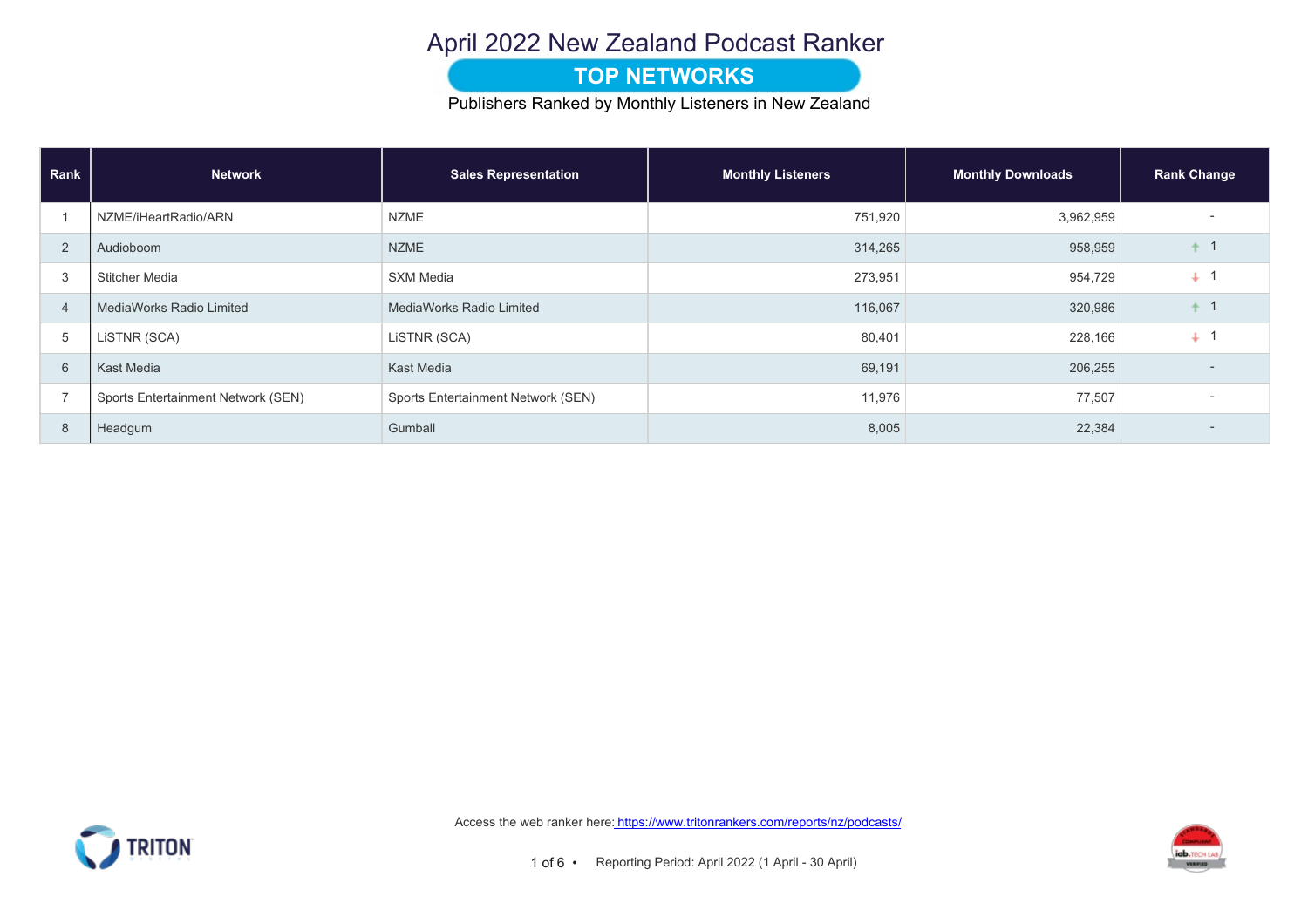# April 2022 New Zealand Podcast Ranker

### **TOP 100 PODCASTS**

Podcasts Ranked by Monthly Listeners in New Zealand

| Rank           | <b>Podcast</b>                    | <b>Network</b>           | <b>Sales Representation</b> | # Of New<br><b>Episodes</b> | <b>Monthly Listeners</b> | <b>Monthly Downloads</b> | <b>Rank</b><br>Change    |
|----------------|-----------------------------------|--------------------------|-----------------------------|-----------------------------|--------------------------|--------------------------|--------------------------|
| $\overline{1}$ | Fletch, Vaughan & Hayley on ZM    | NZME/iHeartRadio/ARN     | <b>NZME</b>                 | 18                          | 86,372                   | 283,724                  | $+1$                     |
| 2              | Casefile True Crime               | Audioboom                | <b>NZME</b>                 | 6                           | 82,722                   | 207,278                  | $+1$                     |
| 3              | The Mike Hosking Breakfast        | NZME/iHeartRadio/ARN     | <b>NZME</b>                 | 143                         | 81,244                   | 607,910                  | $\downarrow$ 2           |
| $\overline{4}$ | <b>Stuff You Should Know</b>      | NZME/iHeartRadio/ARN     | <b>NZME</b>                 | 19                          | 67,432                   | 436,759                  |                          |
| 5              | The Leighton Smith Podcast        | NZME/iHeartRadio/ARN     | <b>NZME</b>                 | $\overline{4}$              | 59,186                   | 140,520                  |                          |
| 6              | No Such Thing As A Fish           | Audioboom                | <b>NZME</b>                 | 5                           | 54,511                   | 192,082                  | $+2$                     |
| $\overline{7}$ | Heather du Plessis-Allan Drive    | NZME/iHeartRadio/ARN     | <b>NZME</b>                 | 254                         | 45,419                   | 339,640                  | $+1$                     |
| 8              | Hamish & Andy                     | LISTNR (SCA)             | LISTNR (SCA)                | $\overline{4}$              | 42,158                   | 91,298                   | $+1$                     |
| 9              | The Matt & Jerry Show             | NZME/iHeartRadio/ARN     | <b>NZME</b>                 | 28                          | 41,705                   | 184,431                  | $\downarrow$ 2           |
| 10             | Crime Junkie                      | audiochuck               | <b>SXM Media</b>            | $\overline{4}$              | 40,174                   | 115,593                  |                          |
| 11             | The Hauraki Big Show              | NZME/iHeartRadio/ARN     | <b>NZME</b>                 | 31                          | 29,859                   | 117,220                  | $\overline{\phantom{a}}$ |
| 12             | On Purpose with Jay Shetty        | <b>Stitcher Media</b>    | <b>SXM Media</b>            | $9\,$                       | 28,782                   | 88,437                   | $+1$                     |
| 13             | The Morning Rumble Catchup        | MediaWorks Radio Limited | MediaWorks Radio Limited    | 40                          | 26,205                   | 75,479                   | $+1$                     |
| 14             | Morbid: A True Crime Podcast      | Audioboom                | <b>NZME</b>                 | 9                           | 25,422                   | 74,584                   | $+1$                     |
| 15             | Grey Areas with Petra Bagust      | MediaWorks Radio Limited | MediaWorks Radio Limited    | $\sqrt{5}$                  | 21,987                   | 38,682                   | $+16$                    |
| 16             | <b>Between Two Beers Podcast</b>  | NZME/iHeartRadio/ARN     | <b>NZME</b>                 | $\overline{4}$              | 21,617                   | 36,288                   | $+5$                     |
| 17             | The Front Page                    | NZME/iHeartRadio/ARN     | <b>NZME</b>                 | 20                          | 19,665                   | 38,438                   | $+17$                    |
| 18             | Freakonomics Radio                | <b>Stitcher Media</b>    | <b>SXM Media</b>            | $\overline{4}$              | 19,304                   | 56,161                   | $+2$                     |
| 19             | 99% Invisible                     | <b>Stitcher Media</b>    | <b>SXM Media</b>            | $\overline{4}$              | 18,164                   | 50,042                   | $+1$                     |
| 20             | Cautionary Tales with Tim Harford | NZME/iHeartRadio/ARN     | <b>NZME</b>                 | 5                           | 17,996                   | 40,525                   | $+24$                    |
| 21             | Early Edition with Kate Hawkesby  | NZME/iHeartRadio/ARN     | <b>NZME</b>                 | 72                          | 17,994                   | 80,120                   | $+ 5$                    |
| 22             | <b>Behind the Bastards</b>        | NZME/iHeartRadio/ARN     | <b>NZME</b>                 | 15                          | 16,256                   | 51,238                   |                          |
| 23             | The Mindset Mentor                | Kast Media               | Kast Media                  | 19                          | 15,364                   | 66,776                   | $+2$                     |
| 24             | <b>Super Soul</b>                 | <b>Stitcher Media</b>    | <b>SXM Media</b>            | $\overline{4}$              | 15,107                   | 55,430                   | $+3$                     |
| 25             | <b>IMPAULSIVE</b>                 | Kast Media               | <b>Kast Media</b>           | 5                           | 14,797                   | 27,602                   | $+1$                     |

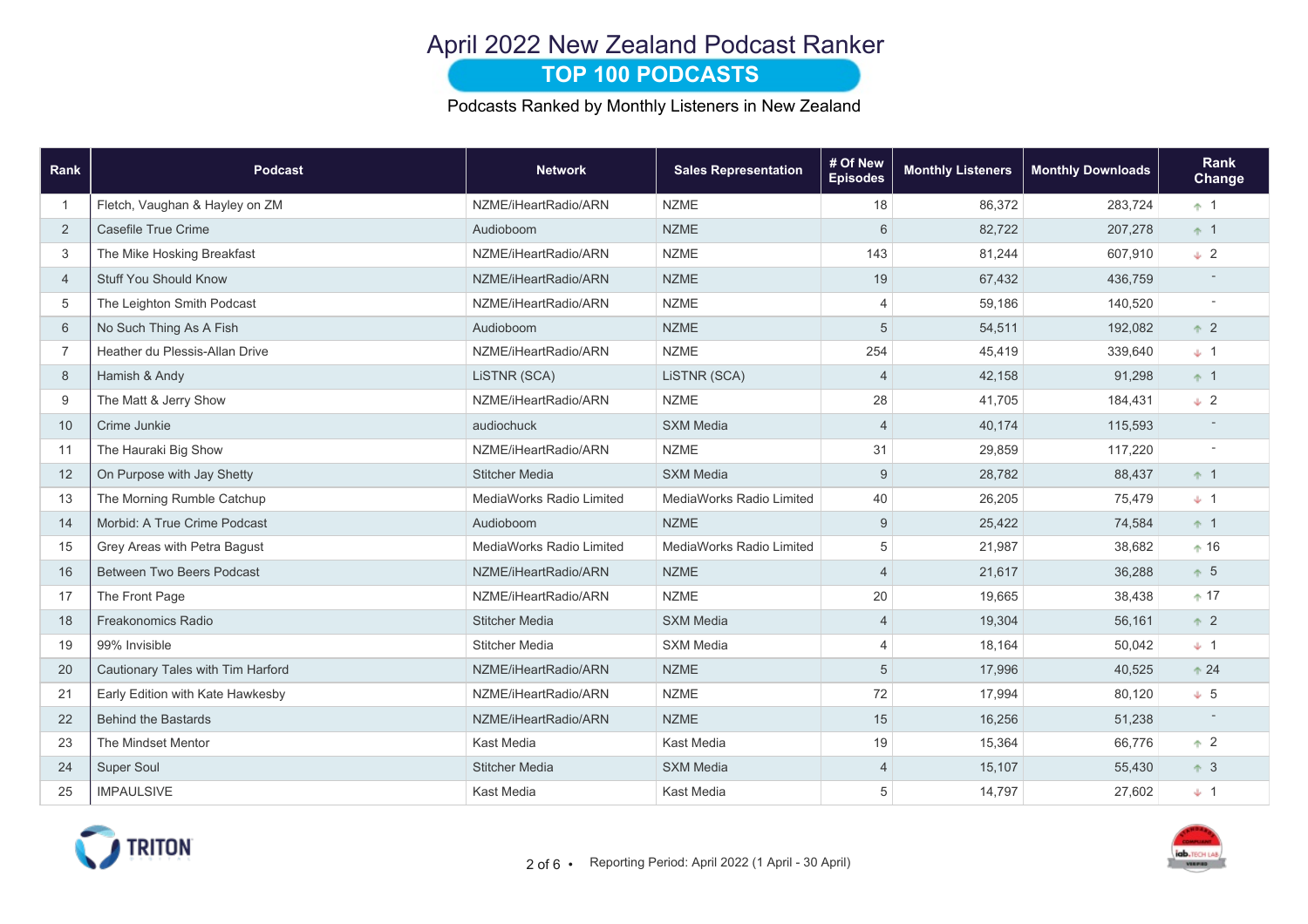## TOP 100 PODCASTS

| Rank | <b>Podcast</b>                                   | <b>Network</b>                  | <b>Sales Representation</b>     | # Of New<br><b>Episodes</b> | <b>Monthly Listeners</b> | <b>Monthly Downloads</b> | Rank<br>Change |
|------|--------------------------------------------------|---------------------------------|---------------------------------|-----------------------------|--------------------------|--------------------------|----------------|
| 26   | <b>Hidden Brain</b>                              | <b>Stitcher Media</b>           | SXM Media                       | 5                           | 14,306                   | 41,858                   | $+3$           |
| 27   | The Country                                      | NZME/iHeartRadio/ARN            | <b>NZME</b>                     | 113                         | 13,366                   | 99,310                   | $+1$           |
| 28   | Jase & Lauren                                    | NZME/iHeartRadio/ARN            | <b>NZME</b>                     | 42                          | 12,941                   | 125,294                  | $+9$           |
| 29   | A Moment In Crime                                | NZME/iHeartRadio/ARN            | <b>NZME</b>                     | $\mathbf{1}$                | 12,300                   | 23,523                   | $*20$          |
| 30   | Last Podcast On The Left                         | <b>Stitcher Media</b>           | <b>SXM Media</b>                | 9                           | 12.170                   | 50,571                   | $+2$           |
| 31   | F1: Beyond The Grid                              | Audioboom                       | <b>NZME</b>                     | 5                           | 11,913                   | 28,068                   | $*19$          |
| 32   | Conan O'Brien Needs A Friend                     | <b>Stitcher Media</b>           | <b>SXM Media</b>                | 8                           | 11,866                   | 33,740                   | $+3$           |
| 33   | She's On The Money                               | NZME/iHeartRadio/ARN            | <b>NZME</b>                     | 12                          | 11,267                   | 51,506                   | $+10$          |
| 34   | The Kyle & Jackie O Show                         | NZME/iHeartRadio/ARN            | <b>NZME</b>                     | 81                          | 11,202                   | 40,251                   | $+17$          |
| 35   | Cooking the Books with Frances Cook              | NZME/iHeartRadio/ARN            | <b>NZME</b>                     | $\overline{2}$              | 10,800                   | 24,331                   | $+19$          |
| 36   | The Agenda                                       | NZME/iHeartRadio/ARN            | <b>NZME</b>                     | 5                           | 10,175                   | 26,739                   | $+1$           |
| 37   | 2 Bears, 1 Cave with Tom Segura & Bert Kreischer | <b>Stitcher Media</b>           | <b>SXM Media</b>                | $\overline{4}$              | 10,110                   | 17.624                   | $+2$           |
| 38   | The Re-Wrap                                      | NZME/iHeartRadio/ARN            | <b>NZME</b>                     | 13                          | 10,030                   | 22,745                   | $+12$          |
| 39   | Ologies with Alie Ward                           | <b>Stitcher Media</b>           | <b>SXM Media</b>                | $\overline{4}$              | 9,742                    | 25,710                   | $+3$           |
| 40   | Mai Morning Crew Catchup Podcast - Mai FM        | MediaWorks Radio Limited        | MediaWorks Radio Limited        | 23                          | 9,730                    | 23,099                   | $+7$           |
| 41   | Tova                                             | <b>MediaWorks Radio Limited</b> | <b>MediaWorks Radio Limited</b> | 206                         | 9.680                    | 24,188                   | Debut          |
| 42   | The Edge Breakfast Catchup                       | MediaWorks Radio Limited        | MediaWorks Radio Limited        | 77                          | 9,526                    | 49,749                   | $+3$           |
| 43   | Life Uncut with Brittany Hockley and Laura Byrne | NZME/iHeartRadio/ARN            | <b>NZME</b>                     | 9                           | 9,461                    | 24,618                   | $+13$          |
| 44   | RedHanded                                        | Audioboom                       | <b>NZME</b>                     | 5                           | 9,388                    | 26,521                   | $+3$           |
| 45   | Toni and Ryan                                    | NZME/iHeartRadio/ARN            | <b>NZME</b>                     | 16                          | 8,508                    | 26,294                   | $+7$           |
| 46   | <b>Office Ladies</b>                             | <b>Stitcher Media</b>           | <b>SXM Media</b>                | $\overline{4}$              | 8,189                    | 20,571                   | $+2$           |
| 47   | The Rock Drive Catchup Podcast                   | <b>MediaWorks Radio Limited</b> | MediaWorks Radio Limited        | 78                          | 7,266                    | 35,441                   | $+4$           |
| 48   | Kerre McIvor Mornings Podcast                    | NZME/iHeartRadio/ARN            | <b>NZME</b>                     | 21                          | 7,210                    | 22,050                   | $+2$           |
| 49   | <b>WTF with Marc Maron Podcast</b>               | <b>Stitcher Media</b>           | <b>SXM Media</b>                | 10                          | 7,154                    | 25,143                   | $+3$           |
| 50   | <b>Revisionist History</b>                       | NZME/iHeartRadio/ARN            | <b>NZME</b>                     | $\mathbf{1}$                | 6,984                    | 16,701                   | $+8$           |

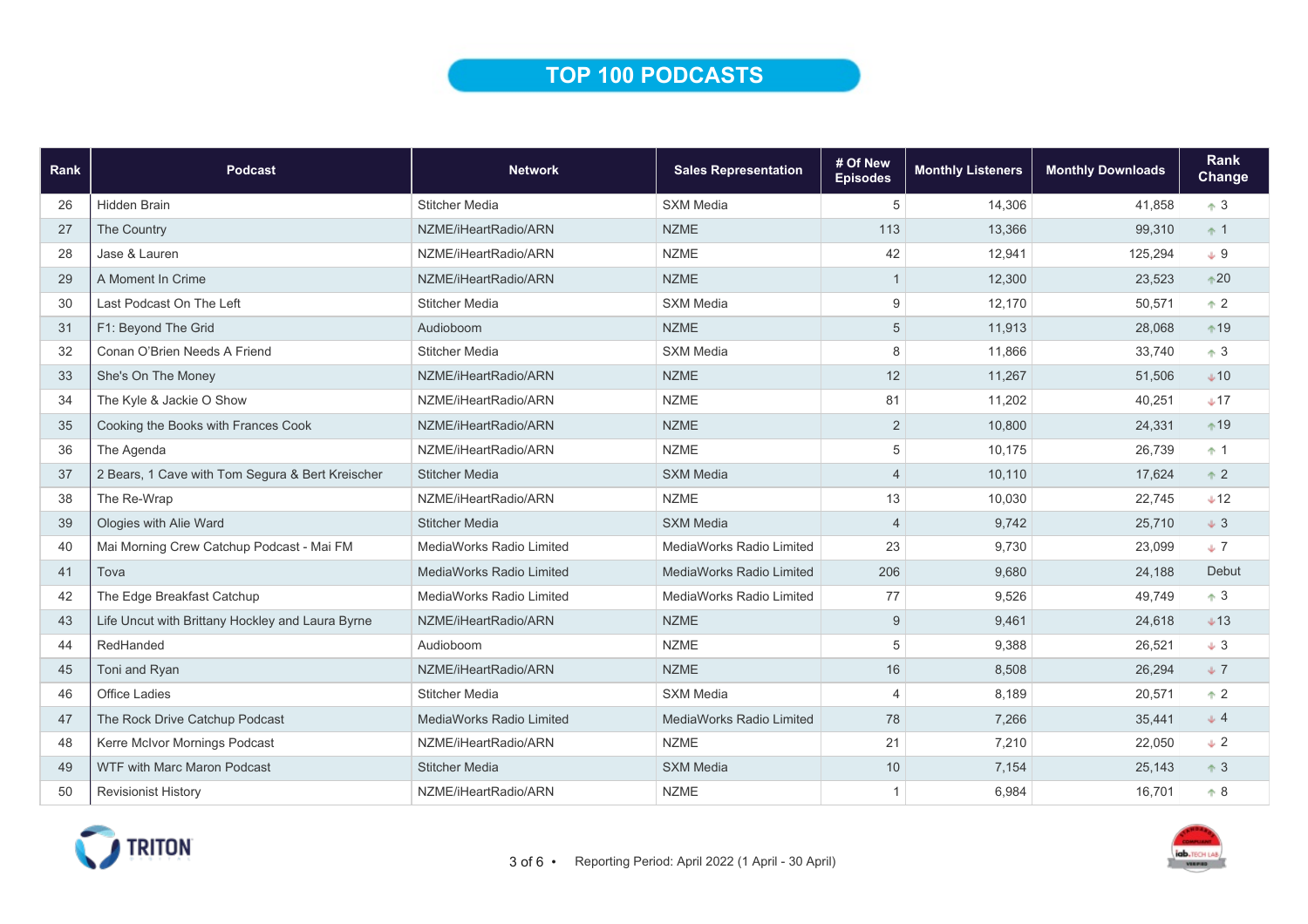# TOP 100 PODCASTS

| Rank | <b>Podcast</b>                                                                     | <b>Network</b>        | <b>Sales</b><br><b>Representation</b> | # Of New<br><b>Episodes</b> | <b>Monthly</b><br><b>Listeners</b> | <b>Monthly</b><br><b>Downloads</b> | <b>Rank</b><br><b>Change</b> |
|------|------------------------------------------------------------------------------------|-----------------------|---------------------------------------|-----------------------------|------------------------------------|------------------------------------|------------------------------|
| 51   | The Tiny Meat Gang Podcast                                                         | Audioboom             | <b>NZME</b>                           | $\overline{4}$              | 6,966                              | 16,889                             | $+11$                        |
| 52   | Zane and Heath: Unfiltered                                                         | Audioboom             | <b>NZME</b>                           | $\overline{4}$              | 6,937                              | 15,816                             | $\uparrow$ 3                 |
| 53   | Stuff They Don't Want You To Know                                                  | NZME/iHeartRadio/ARN  | <b>NZME</b>                           | 23                          | 6,859                              | 30,874                             | $+6$                         |
| 54   | ZM's Bree & Clint                                                                  | NZME/iHeartRadio/ARN  | <b>NZME</b>                           | 14                          | 6,554                              | 25,303                             | $+1$                         |
| 55   | Broken Record with Rick Rubin, Malcolm Gladwell, Bruce Headlam and Justin Richmond | NZME/iHeartRadio/ARN  | <b>NZME</b>                           | 6                           | 6,369                              | 15,286                             | Return                       |
| 56   | It Could Happen Here                                                               | NZME/iHeartRadio/ARN  | <b>NZME</b>                           | 28                          | 6,341                              | 20,616                             | $+8$                         |
| 57   | Anatomy of Murder                                                                  | audiochuck            | <b>SXM Media</b>                      | 5                           | 6,316                              | 16,839                             | $+8$                         |
| 58   | It's A Lot with Abbie Chatfield                                                    | LISTNR (SCA)          | LISTNR (SCA)                          | 8                           | 6,273                              | 14,094                             | $+16$                        |
| 59   | Saturday Morning with Jack Tame                                                    | NZME/iHeartRadio/ARN  | <b>NZME</b>                           | 54                          | 6,219                              | 25,207                             | $\downarrow$ 3               |
| 60   | This Past Weekend                                                                  | Kast Media            | <b>Kast Media</b>                     | $\overline{4}$              | 6,180                              | 11,749                             | $\uparrow$ 3                 |
| 61   | Stuff You Missed in History Class                                                  | NZME/iHeartRadio/ARN  | <b>NZME</b>                           | 18                          | 5,918                              | 82,817                             | $+12$                        |
| 62   | F1 Nation                                                                          | Audioboom             | <b>NZME</b>                           | 5                           | 5,528                              | 9,692                              | $+20$                        |
| 63   | Your Mom's House with Christina P. and Tom Segura                                  | <b>Stitcher Media</b> | <b>SXM Media</b>                      | $\overline{4}$              | 5,515                              | 10,776                             | $+8$                         |
| 64   | Nothing much happens; bedtime stories to help you sleep                            | <b>Stitcher Media</b> | <b>SXM Media</b>                      | $\overline{4}$              | 5,498                              | 21,973                             | $+8$                         |
| 65   | <b>Two Hot Takes</b>                                                               | Audioboom             | <b>NZME</b>                           | 4                           | 5,452                              | 11,131                             | $+13$                        |
| 66   | The Fighter & The Kid                                                              | <b>Kast Media</b>     | <b>Kast Media</b>                     | 8                           | 5,440                              | 12,834                             | $+2$                         |
| 67   | Mad Monday                                                                         | NZME/iHeartRadio/ARN  | <b>NZME</b>                           | $\overline{7}$              | 5,369                              | 10,688                             | $+13$                        |
| 68   | <b>StarTalk Radio</b>                                                              | <b>Stitcher Media</b> | <b>SXM Media</b>                      | $\overline{7}$              | 5,309                              | 15,695                             | $+6$                         |
| 69   | Murder, Mystery & Makeup                                                           | Audioboom             | <b>NZME</b>                           | $\overline{4}$              | 5,244                              | 12,151                             | $\pm 2$                      |
| 70   | The Imperfects                                                                     | NZME/iHeartRadio/ARN  | <b>NZME</b>                           | 5                           | 5,243                              | 10,547                             | Debut                        |
| 71   | Don't Know About That                                                              | Kast Media            | Kast Media                            | 9                           | 5,126                              | 11,063                             | $\downarrow$ 2               |
| 72   | No Stupid Questions                                                                | <b>Stitcher Media</b> | <b>SXM Media</b>                      | $\overline{4}$              | 4,753                              | 9,948                              | $+15$                        |
| 73   | Lore                                                                               | NZME/iHeartRadio/ARN  | <b>NZME</b>                           | 5                           | 4,662                              | 13,704                             | $+11$                        |
| 74   | The Daily Show With Trevor Noah: Ears Edition                                      | NZME/iHeartRadio/ARN  | <b>NZME</b>                           | 29                          | 4,601                              | 27,512                             | $+4$                         |
| 75   | <b>Dark History</b>                                                                | Audioboom             | <b>NZME</b>                           | 3                           | 4,559                              | 11.065                             | $+18$                        |

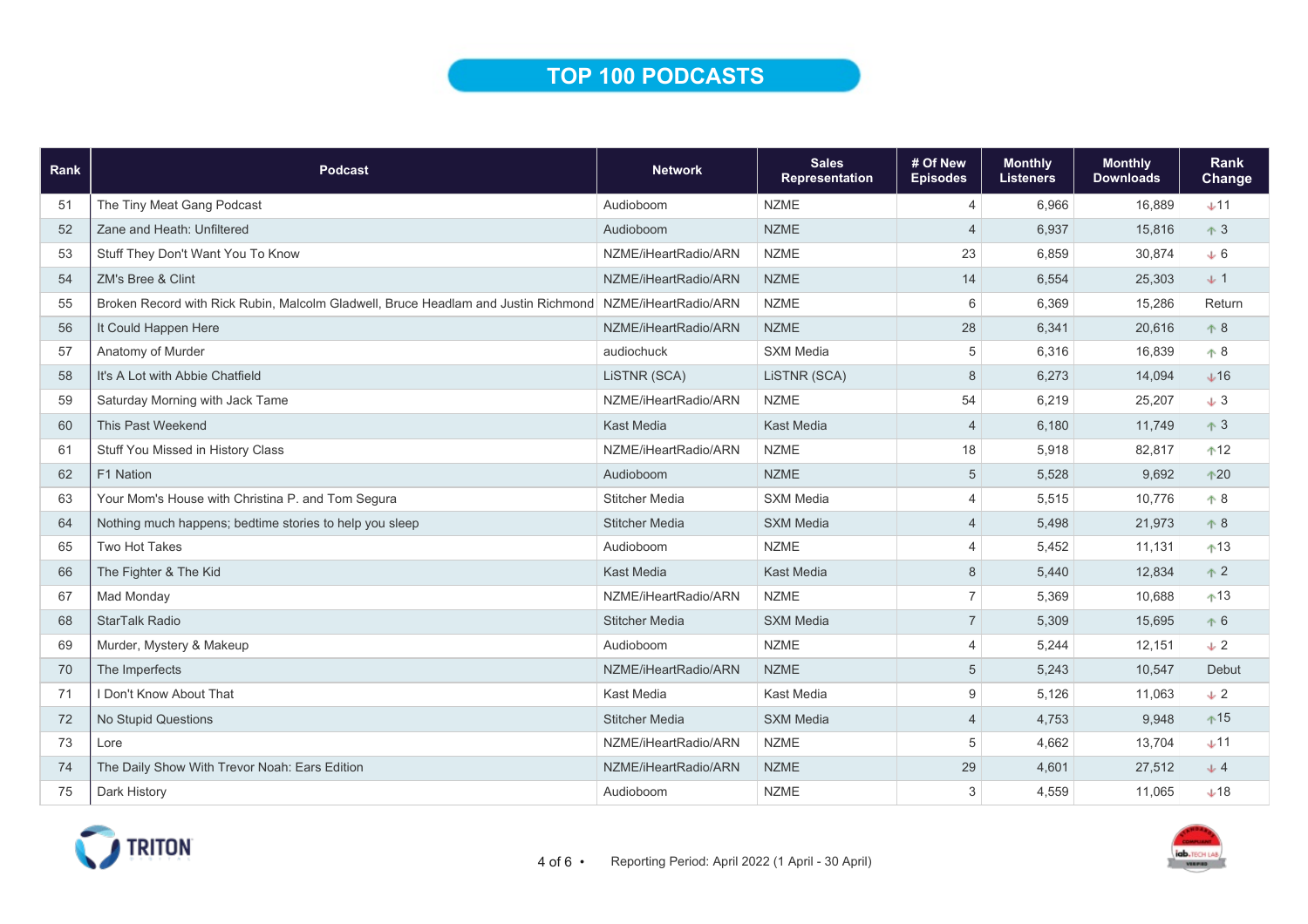## TOP 100 PODCASTS

| Rank | Podcast                                         | <b>Network</b>        | <b>Sales Representation</b> | # Of New<br><b>Episodes</b> | <b>Monthly Listeners</b> | <b>Monthly Downloads</b> | Rank<br>Change |
|------|-------------------------------------------------|-----------------------|-----------------------------|-----------------------------|--------------------------|--------------------------|----------------|
| 76   | <b>Eckhart Tolle: Essential Teachings</b>       | <b>Stitcher Media</b> | <b>SXM Media</b>            | $\overline{4}$              | 4.546                    | 13,032                   | $+8$           |
| 77   | King and the Sting                              | <b>Kast Media</b>     | <b>Kast Media</b>           | $\overline{7}$              | 4,494                    | 10,089                   | Return         |
| 78   | Against the Rules with Michael Lewis            | NZME/iHeartRadio/ARN  | <b>NZME</b>                 | 8                           | 4,479                    | 10,203                   | Debut          |
| 79   | I Weigh with Jameela Jamil                      | <b>Stitcher Media</b> | <b>SXM Media</b>            | $\sqrt{5}$                  | 4,407                    | 9,733                    | $+21$          |
| 80   | The OneRoof Radio Show                          | NZME/iHeartRadio/ARN  | <b>NZME</b>                 | $\,$ 5 $\,$                 | 4,374                    | 8,082                    | $+14$          |
| 81   | <b>Marcus Lush Nights</b>                       | NZME/iHeartRadio/ARN  | <b>NZME</b>                 | 15                          | 4,204                    | 14,750                   | 不 7            |
| 82   | True Crime Garage                               | <b>Stitcher Media</b> | <b>SXM Media</b>            | $\overline{7}$              | 4,197                    | 13,311                   | <b>17</b>      |
| 83   | Fake Doctors, Real Friends with Zach and Donald | NZME/iHeartRadio/ARN  | <b>NZME</b>                 | 6                           | 4,184                    | 9,372                    | $\downarrow$ 8 |
| 84   | <b>Triple M Rocks Footy NRL</b>                 | LISTNR (SCA)          | LISTNR (SCA)                | 123                         | 4.166                    | 24,865                   | $+6$           |
| 85   | Jono & Ben - The Podcast                        | NZME/iHeartRadio/ARN  | <b>NZME</b>                 | 17                          | 4,112                    | 12,837                   | $+7$           |
| 86   | The Deck                                        | <b>Stitcher Media</b> | <b>SXM Media</b>            | $\overline{4}$              | 4,051                    | 7,644                    |                |
| 87   | News Fix                                        | NZME/iHeartRadio/ARN  | <b>NZME</b>                 | 90                          | 4,001                    | 27,344                   | Debut          |
| 88   | The MeatEater Podcast                           | NZME/iHeartRadio/ARN  | <b>NZME</b>                 | 6                           | 3,981                    | 8,100                    | $+11$          |
| 89   | The BYC Podcast                                 | NZME/iHeartRadio/ARN  | <b>NZME</b>                 | $\sqrt{2}$                  | 3,965                    | 7,852                    | $+38$          |
| 90   | Weekend Sport                                   | NZME/iHeartRadio/ARN  | <b>NZME</b>                 | 43                          | 3,931                    | 20,583                   | Return         |
| 91   | How Did This Get Made?                          | <b>Stitcher Media</b> | <b>SXM Media</b>            | 9                           | 3,914                    | 10,568                   | Return         |
| 92   | Continuous Disclosure                           | NZME/iHeartRadio/ARN  | <b>NZME</b>                 | $\sqrt{2}$                  | 3,863                    | 6,550                    | Return         |
| 93   | On The Front Foot                               | NZME/iHeartRadio/ARN  | <b>NZME</b>                 | $\overline{4}$              | 3,799                    | 8,164                    | $+4$           |
| 94   | The Happiness Lab with Dr. Laurie Santos        | NZME/iHeartRadio/ARN  | <b>NZME</b>                 | $\mathbf 0$                 | 3.783                    | 11,715                   | $+34$          |
| 95   | Myths and Legends                               | <b>Kast Media</b>     | <b>Kast Media</b>           | $\overline{4}$              | 3,750                    | 14,637                   | Return         |
| 96   | People I (Mostly) Admire                        | <b>Stitcher Media</b> | <b>SXM Media</b>            | $\,$ 5 $\,$                 | 3,676                    | 7,201                    | Return         |
| 97   | <b>Joel Osteen Podcast</b>                      | NZME/iHeartRadio/ARN  | <b>NZME</b>                 | 26                          | 3,660                    | 23,750                   | $+6$           |
| 98   | This Is Important                               | NZME/iHeartRadio/ARN  | <b>NZME</b>                 | 6                           | 3,649                    | 7,503                    | $+15$          |
| 99   | The Sunday Session with Francesca Rudkin        | NZME/iHeartRadio/ARN  | <b>NZME</b>                 | 63                          | 3,630                    | 11,052                   | $\downarrow 6$ |
| 100  | The Art of Manliness                            | <b>Stitcher Media</b> | <b>SXM Media</b>            | 9                           | 3,614                    | 10,344                   | $\sqrt{2}$     |